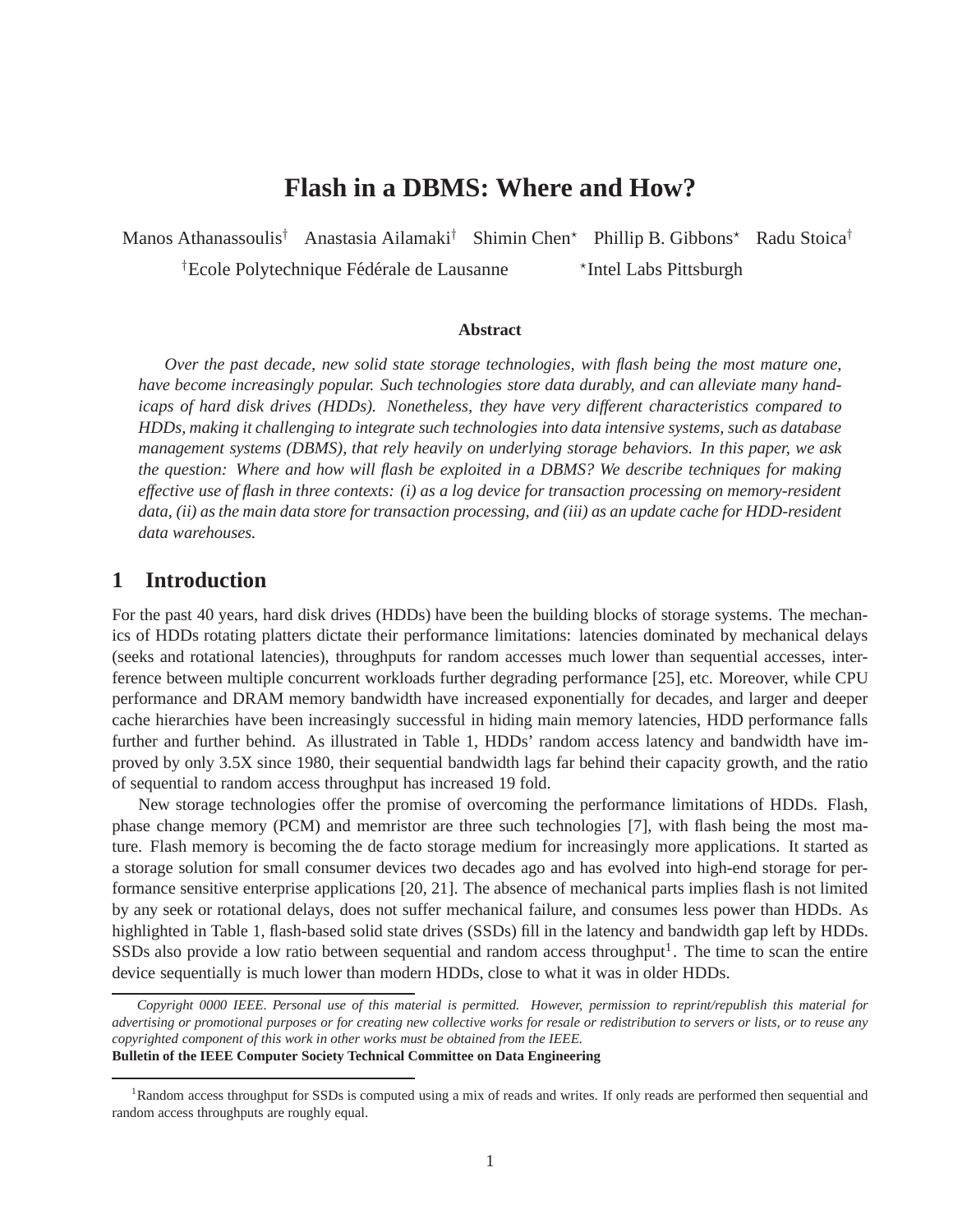| Device          | Capacity | Cost    | Cost/MB | Random Access | Random Access    | <b>Sequential Access</b> | Sequential BW | Device Scan |
|-----------------|----------|---------|---------|---------------|------------------|--------------------------|---------------|-------------|
| & Year          | (GB)     | $($ \$) | (S)     | Latency (ms)  | Bandwidth (MB/s) | Bandwidth (MB/s)         | Random BW     |             |
| <b>HDD 1980</b> | 0.1      | 20000   | 200     | 28            | 0.28             |                          |               |             |
| <b>HDD 2010</b> | 1000     | 300     | 0.0003  |               | 0.98             | 80                       | 81.6          | 12500       |
| SSD 2010        | 100      | 2000    | 0.02    | 0.026         | 300              | 700                      | ر. . ب        |             |

Table 1: Comparison of Hard Disk Drives (1980, 2010) and Flash Drives (2010)

Flash devices, however, come with certain limitations of their own. There is an asymmetry between random reads and random writes [3, 6, 23], with the latter incurring a performance hit due to the specifics of the flash technology [2, 6]. Newer SSDs [16, 19] mitigate this performance hit, but random writes still have a negative impact on the future performance of the device. Interestingly, sequential writes not only offer good performance but in many cases repair device performance after extensive random writes [26]. Finally, flash cells wear out after 10K–100K writes to the cell.

The differences between HDDs and SSDs are particularly important in Database Management Systems (DBMS) because their components (query processing, query optimization, query evaluation) have been tuned for decades with the HDD characteristics in mind. Specifically, random accesses are considered slow, sequential accesses are preferred, and capacity is cheap. Thus, achieving successful integration of flash requires revisiting DBMS design. Currently, flash usage in DBMS follows two trends, resulting either in flash-only systems or in hybrid flash-HDD systems. Flash-only systems benefit greatly from flash-friendly join algorithms [29], indexes [1, 8, 23, 24], and data layout (this paper). Hybrid systems use flash judiciously to cache either hot or incoming data or for specific operations [9, 14].

In this paper we describe techniques for using flash to optimize data management in three different settings, covering DRAM-resident, SSD-resident, and HDD-resident data stores. Each technique represents an example of how flash can be used within current systems to address the limitations of HDDs. First, we consider transaction processing on a memory-resident data store, and show how to use flash for transactional logging, dramatically improving transaction throughput (Section 2.1). Second, a straightforward way to use flash is to replace all the HDDs with SSDs without changing the DBMS software. In this scenario flash addresses the performance limitations of HDDs but poses new challenges because excessive random writes degrade performance and wear out the flash storage prematurely. To overcome these challenges, we present a technique that leaves a DBMS unchanged and yet avoids random writes on flash (Section 2.2). Third, we show how flash can be used as a performance booster for data warehouses stored primarily on HDDs. Specifically, we describe techniques for buffering data updates on flash such that (i) for performance, queries process the HDD-resident data without interference from concurrent updates and (ii) for correctness, the query results are adjusted on-the-fly to take into account the flash-resident updates (Section 3). Finally, we conclude by highlighting techniques and open problems for other promising uses of flash in data management (Section 4).

## **2 Efficient Transaction Processing Using Flash Devices**

In this section we describe how flash can be used effectively in the context of online transaction processing (OLTP). We show that the absence of mechanical parts makes flash an efficient logging device and that using SSDs as a drop-in replacement for HDDs greatly benefits from flash-friendly data layout.

#### **2.1 Using Flash for Transactional Logging**

Synchronous transactional logging, in which log records are forced to stable media before a transaction commits, is the central mechanism for ensuring data persistency and recoverability in database systems. As DRAM capacity doubles every two years, an OLTP database that was considered "large" ten years ago can now fit into main memory. For example, a database running the TPCC benchmark with 30 million users requires less than 100GB space, which can easily fit into the memory of a server (64–128GB of memory). In contrast,

Sources: Online documents and presentations [13], vendor websites and other sources [18].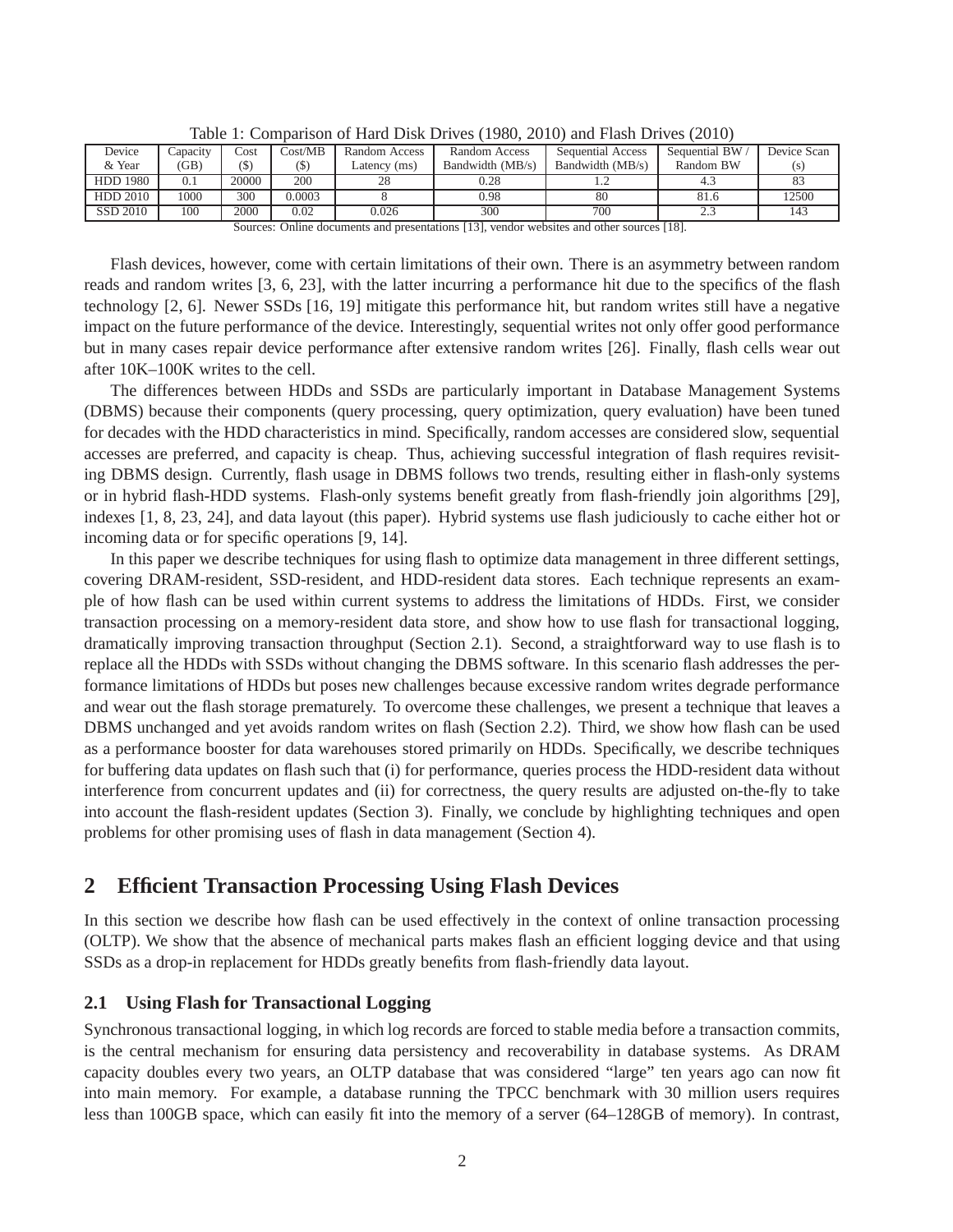

Figure 1: FlashLogging architecture: exploiting an array of flash devices and an archival HDD for faster logging and recovery.



Figure 2: FlashLogging TPCC performance.

synchronous logging requires writing to stable media, and therefore is becoming increasingly important to OLTP performance. By instrumenting a MySQL-InnoDB running TPCC, we find that synchronous logging generates small sequential I/O writes. Such write patterns are ill-suited for an HDD because its platters continue to rotate between writes and hence each write incurs nearly a full rotational delay to append the next log entry. Because flash supports small sequential writes well, we propose FlashLogging [10] to exploit flash for synchronous logging.

**FlashLogging Design.** Figure 1 illustrates the FlashLogging design. First, we exploit multiple flash devices for good logging and recovery performance. We find that the conventional striping organization in disk arrays results in sub-optimal behavior (such as request splitting or skipping) for synchronous logging. Because our goal is to optimize sequential writes during normal operations and sequential reads during recovery, we instead propose an *unconventional* array organization that only enforces that the LSNs (log sequence numbers) on an individual device are non-decreasing. This gives the maximal flexibility for log request scheduling. Second, we observe that write latencies suffer from high variance due to management operations (such as erasures) in flash devices. We detect such outlier writes and re-issue them to other ready flash devices, thus hiding the long latencies of outliers. Third, the flash array can be implemented either with multiple low-end USB flash drives, or as multiple partitions on a single high-end SSD. Finally, our solution can exploit an HDD as a near-zerodelay archival disk. During normal processing, flash-resident log data is flushed to the HDD once it reaches a predefined size (e.g., 32KB). Logging performance is improved because the HDD can also serve write requests when all the flash drives are busy.

**Performance Evaluation.** We replace the logging subsystem in MySQL/InnoDB with FlashLogging. Figure 2 reports TPCC throughput in new order transactions per minute (NOTPM), comparing 14 configurations. "Disk" represents logging on a 10k rpm HDD, while "ideal" enables the write cache in "disk" (violating correctness) so that small synchronous writes achieve almost ideal latency. We evaluate three low-end USB flash drives (A, B, and C) from different vendors; "2f" uses two identical flash drives, and "2f-1d" is "2f" plus an archival HDD. We also employ a single high-end SSD either directly with the original logging system ("naive"), or with FlashLogging while using multiple SSD partitions (1–10 partitions) as multiple virtual flash drives. From Figure 2, we see that (i) FlashLogging achieves up to 5.7X improvements over traditional (HDD-based) logging, and obtains up to 98.6% of the ideal performance; (ii) the optional archival HDD brings significant benefits; (iii) while replacing the HDD with an SSD immediately improves TPCC throughput by 3X, FlashLogging further exploits the SSD's inner parallelism to achieve an additional 1.4X improvement; and (iv) when compared to the high-end SSD, multiple low-end USB flash drives achieve comparable or better performance at much lower price.

#### **2.2 Transparent Flash-friendly Data Layout**

Using flash as persistent storage medium for a DBMS often leads to excessive random writes, which impact flash performance and its predictability. In Figure 3(a) we quantify the impact of continuous 4K random writes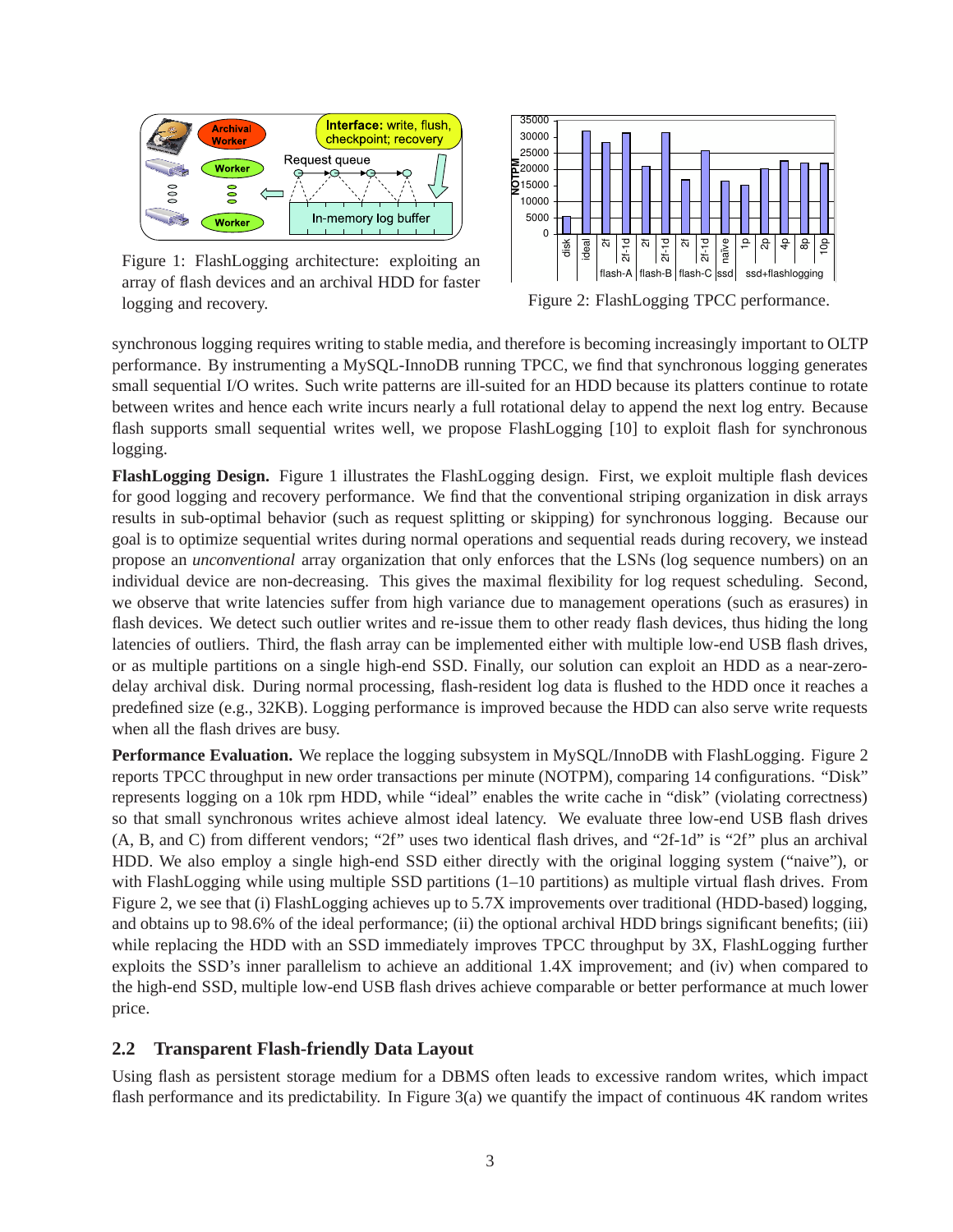

Figure 3: Experiments with a FusionIO SSD as (a) drop-in replacement of HDDs and (b) using Append/Pack.

on FusionIO [16], a high-end SSD. We find that the sustained throughout is about 16% of the advertised random throughput. At the same time, sequential writes can fix random read performance [26].

**Transforming Temporal Locality To Spatial Locality.** Viewing SSDs as append logs helps us exploit the good sequential write bandwidth when writing. Consequently, temporal locality is transformed to spatial locality and thus sequential reads are transformed to random reads. This transformation helps overall performance, because unlike HDDs, flash offers virtually the same random and sequential read performance.

**Append/Pack (A/P) Design.** The A/P data layout [26] treats the entire flash device as a log. The dirty pages that come out of the buffer pool to be stored persistently are appended in the flash device and an index is kept in memory maintaining the mapping between the database page id and the location in the log. The A/P layer exports to the overlying device a transparent block device abstraction. We implement a log-structure data layout algorithm that buffers the dirty pages and writes them in blocks equal to the erase block size in order to optimize write performance. A/P organizes, as well, a second log-structured region of the device that is used for the packing part of the algorithm. During the operation of the system, some logical pages are appended more than once (i.e., the pages are updated, having multiple versions in the log). In order to keep track of the most recent version of the data, we invalidate the old entry of the page in the in-memory data structure. When the log is close to full with appended pages, we begin *packing*, that is, we move valid pages from the beginning of the log to the second log-structure assuming these pages are not updated for a long period (*cold pages*). The premise is that any (write-)hot page should be invalidated and all remaining pages are assumed to be cold. The cold pages are appended in a second log-structure to ensure good sequential performance and, thus, fast packing of the device.

**Experimentation and Evaluation.** We implement A/P as a standalone dynamic linked library which can be used by any system. The A/P library offers the typical *pwrite* and *pread* functions but manipulates writes as described above. We experimented with a PCIe Fusion ioDrive card [16]. The flash card offers 160GB capacity, and can sustain up to 700MB/s read bandwidth and up to 350MB/s sequential write bandwidth. Serving a TPCC-like workload using the A/P design, we maintain stable performance (in a read/write mix) achieving the max that the device could offer (400MB/s throughput as a result of combining reads and writes), as shown in Figure 3(b). When compared to the performance of a TPCC system on the same device but without A/P, we achieved speedups up to 9X [26].

## **3 Flash-enabled Online Updates in Data Warehouses**

In this section, we investigate the use of flash storage as a performance booster for data warehouses (DW) stored primarily on HDDs, because for the foreseeable future, HDDs will remain much cheaper but slower than SSDs. We focus on how to minimize the interference between updates and queries in DWs.

While traditional DWs allow only offline updates at night, the need for 24x7 operations in global markets and the data freshness requirement of online and other quickly-reacting businesses make concurrent online updates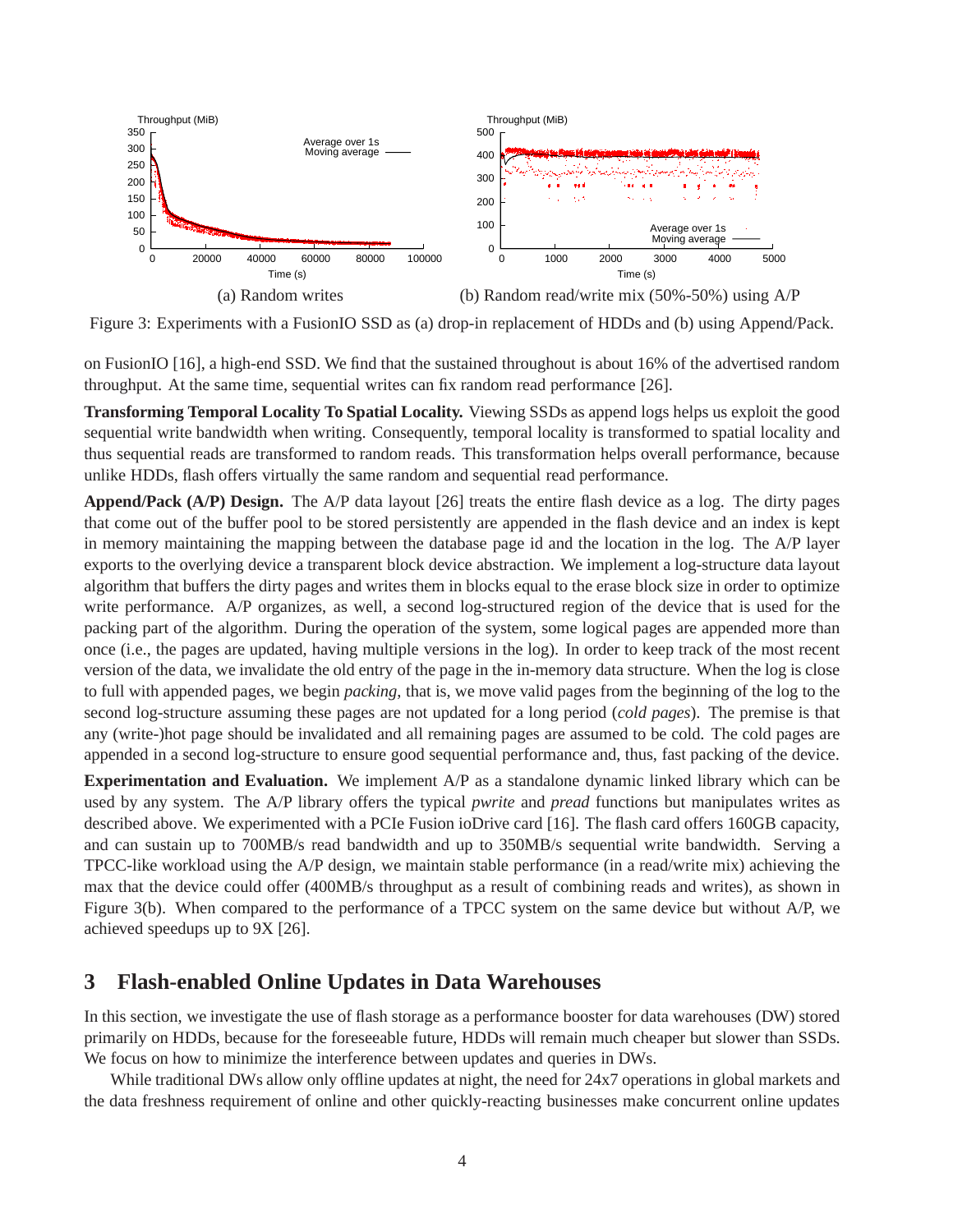

Figure 4: MaSM design and performance.  $(M = \sqrt{||SSD||})$ 

increasingly desirable. Unfortunately, the conventional approach of performing updates in place can greatly disturb the disk-friendly access patterns (mainly, sequential scans) of large analysis queries, thereby slowing down TPCH queries by 1.5–4.0X in a row-store DW and by 1.2–4.0X in a column-store DW [4]. Recent work studied *differential updates* for addressing this challenge in column store DWs [17, 27]. The basic idea is (i) to cache incoming updates in an in-memory buffer, (ii) to take the cached updates into account on-the-fly during query processing, so that queries see fresh data, and (iii) to migrate the cached updates to the main data when the buffer is full. While significantly improving performance, these proposals require large in-memory buffers in order to avoid frequent, expensive update migrations. But dedicating a large amount of memory solely to buffering updates significantly degrades query operator performance, because less memory is available for caching frequently accessed structures (e.g., indices) and intermediate data (e.g., in sorting, hash-joins).

**Exploiting Flash to Cache Updates.** Our proposal follows the differential updates idea discussed above, but instead of using a large in-memory buffer, exploits SSDs (and a small amount of memory) to cache incoming updates. The goal is to minimize online updates' performance impact on table range scan operations, which are the major query pattern in large analytical DWs [5]. Unfortunately, naively applying the prior differential update techniques [17, 27] in the flash-augmented setting slows down table range scans by up to 3.8X [4]. Instead, we observe that the merging operation is similar to an outer join between the main data residing on HDDs and the updates cached on SSDs. To facilitate the merging, we sort the cached updates in the same order as the main data. The memory footprint is reduced by using two-pass external sorting: generating sorted runs then merging them. This requires  $M = \sqrt{SSD}$  pages of memory to sort  $SSD$  pages of cached updates. Moreover, because a later query should see all the updates that an earlier query has seen, we can materialize sorted runs and reuse them across multiple queries. We call the resulting algorithm *materialized sort-merge (MaSM)*.

Figure 4(a) illustrates a MaSM algorithm using 2M memory. It uses an M-page in-memory buffer to cache incoming updates. When the buffer fills, updates are sorted to generate a materialized sorted run of size M on the SSD. A table range scan will merge up to  $M$  materialized sorted runs and the in-memory updates. When the SSD is close to full, it is likely that there exist cached updates for every data page. Therefore, MaSM migrates updates to the main HDD-resident data store by sequentially writing back the merging outcome of a full table scan. Moreover, by attaching the commit timestamp to every update record, MaSM can correctly support concurrent queries, migration, and incoming updates, as well as transactions based on snapshot isolation or two-phase locking [4]. Furthermore, we also designed a more sophisticated MaSM algorithm that reduces the memory footprint to M pages by incurring extra SSD I/Os [4].

**MaSM Evaluation.** We implement MaSM in a prototype row-store DW. We compare MaSM and prior approaches using both synthetic data and TPCH [4]. We report the latter here. Figure 4(b) shows the TPCH performance with online updates. We record the disk traces when running TPCH queries on a 30GB database in a commercial row store. (Query 17 and 20 did not finish in 24 hours.) Then we replay the disk accesses as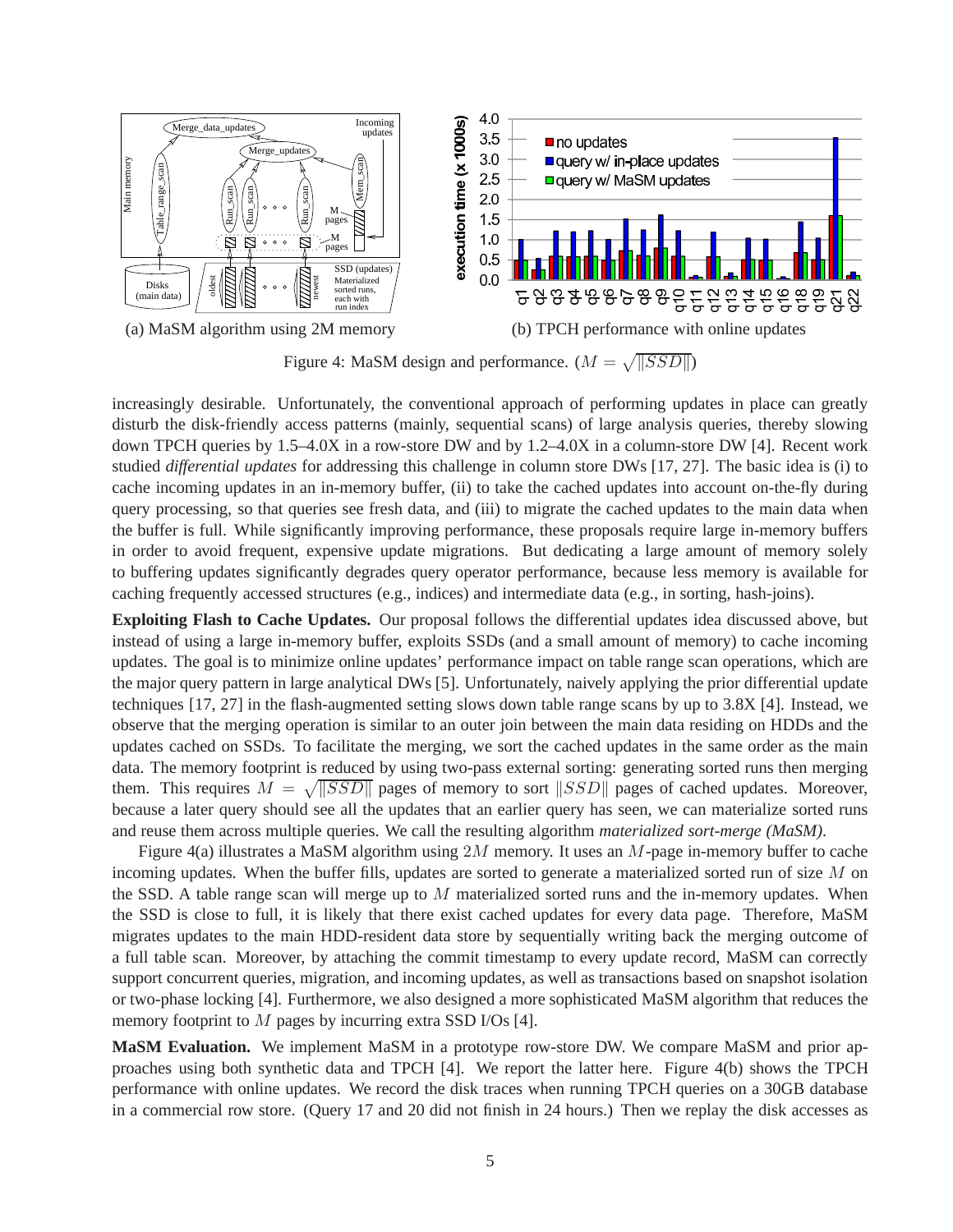the query workload on our prototype. For MaSM, we use 1GB flash space, 8MB memory, and 64KB sized SSD I/Os. In Figure 4(b), there are three bars for every query: query time without updates (left), with in-place updates (middle), and with updates using MaSM (right). We see that in-place updates incur 1.6–2.2X slowdowns. In contrast, the MaSM algorithm achieves almost the same performance (within 1%) as the queries without updates, providing fresh data with negligible overhead.

## **4 Conclusions and Open Problems**

Increasingly popular in mainstream computing, flash devices present new performance vs. price tradeoffs for data management systems. In this paper, we examined three aspects of traditional relational database management systems (RDBMS) for answering the question: Where and how can flash be exploited in a DBMS? In particular, we studied the use of flash in transactional logging in memory-resident OLTP systems, flash-friendly data layout in flash-resident OLTP systems, and flash as an update cache in HDD-resident data warehousing systems. Experimental results showed that our proposed techniques make effective uses of flash in a DBMS.

There are a number of other opportunities for exploiting flash in data management, including:

- *Flash-Only Data Warehouses*. Given its high performance, low energy consumption, and decreasing price, flash-based SSDs have been considered as the main storage for DWs [28]. In such settings, the fast random accesses of flash may significantly benefit database data structures and query processing algorithms (e.g., joins [29]). On the other hand, because of flash's poor random write performance, our solution for online updates may still be desirable for converting random in-place updates into sequential writes.
- *Exploiting Flash Beyond Traditional RDBMS.* More generally, it is interesting to study the use of flash for improving data management solutions beyond traditional RDBMS, such as data stream management, data management in the cloud, key-value stores [14], sensor networks [23], approximate query processing, and so on. For example, Chen *et al.* [11] proposed a non-blocking join algorithm, PR-Join, that achieves nearly optimal performance by exploiting SSDs as temporary storage for spilling intermediate data. PR-Join is shown to support efficiently both online aggregation and stream processing.
- *Alternative Memory Hierarchies with Flash.* Given the very different characteristics of flash compared to both DRAM and HDDs, it can be beneficial to use flash in alternative memory/storage hierarchy organizations. For example, Mesnier *et al.* [22] proposed differentiated storage services that intelligently cache high-priority I/O blocks on SSDs for better QoS. Canim *et al.* [9] showed the benefits to traditional RDBMS of including flash as a caching layer between main memory and HDDs.
- *Emerging Byte-Addressable Non-Volatile Memory Technologies.* Several emerging non-volatile memory technologies are byte-addressable with access latencies comparable to DRAM, and endurance much better than flash [7]. Among them, phase change memory (PCM) is the most promising to be ready for commercial use in the near future. Because the performance of PCM falls inbetween flash and DRAM, there have been proposals to use PCM both in SSDs and as main memory (replacing DRAM) [15]. PCM-based SSDs provide a similar block-level interface and better read/write performance than flash-based SSDs. The main characteristic difference is that PCM does not require erases before writing and therefore its random write performance is close to its sequential write performance. PCM-based main memory promises to bring more profound changes to computer systems because of the fine-grained non-volatility and the unique read/write characteristics of PCM (e.g., writes are much slower and power-hungry than reads). Thus, it is important to investigate the impact of such changes on data management systems [12].

These opportunities make for interesting future work.

## **References**

[1] D. Agrawal, D. Ganesan, R. K. Sitaraman, Y. Diao, and S. Singh. Lazy-Adaptive Tree: An Optimized Index Structure for Flash Devices. *VLDB*, 2009.